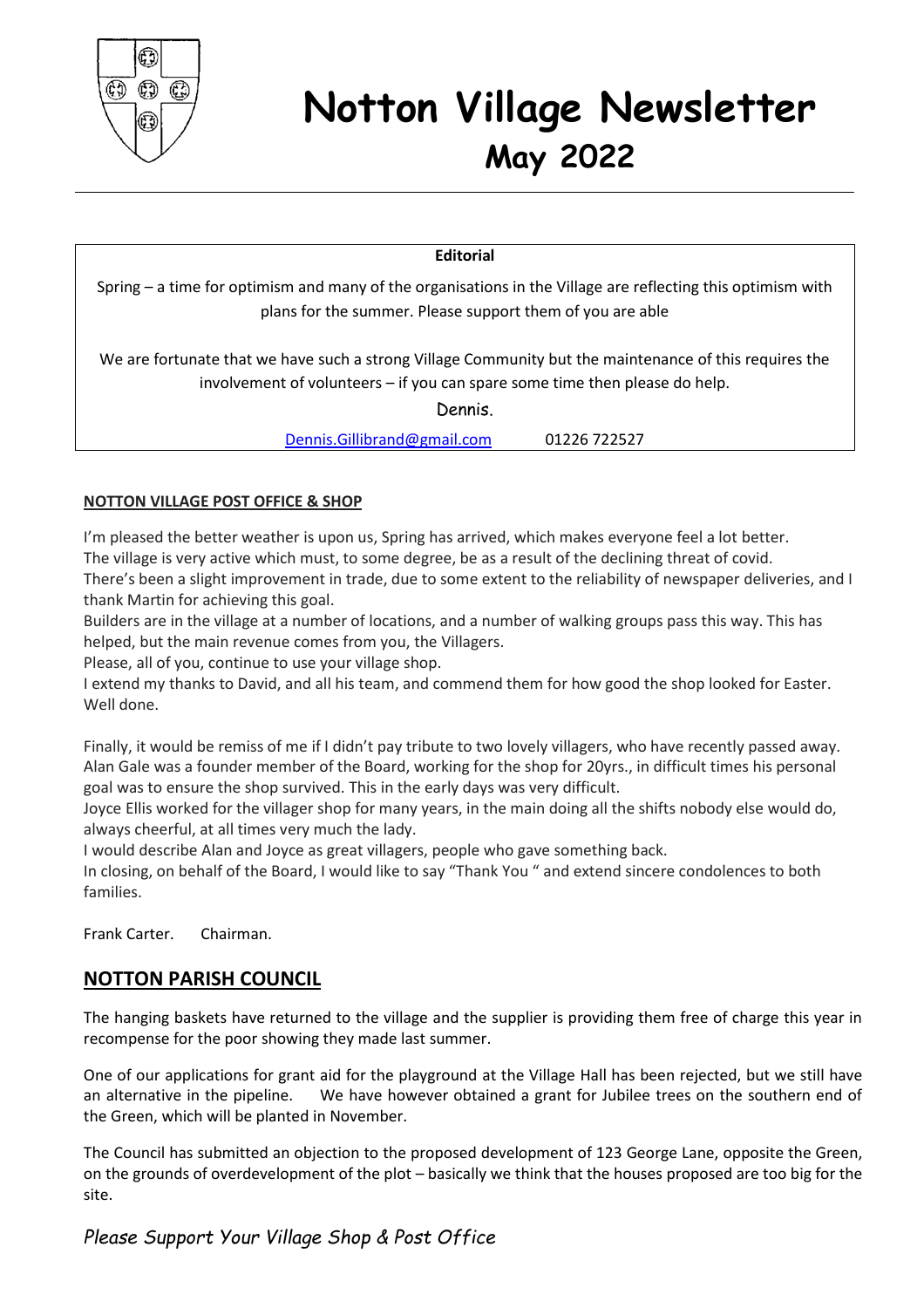The Council Minute Books, 1895 to 2015, are to be moved to West Yorkshire Archives – rater safer permanent storage than the filing cabinet in the Hall!

The Police Safe Scheme that the Council pays into has run at a rather low level over the last few months, but we are promised more action in the future. Not many residents attended the PACT meeting at the end of March.

Remember the Parish Council website – [www.notton-pc.gov.uk/](http://www.notton-pc.gov.uk/) and PLEASE PICK UP AFTER YOUR DOG!

#### **Peter Taylor – Chairman Notton Parish Council**

#### **Notton Tennis Club**

Our tennis year starts in April so Annual membership fees are again due for the year starting on the 1 April 2022.

The membership rates approved at last year's AGM are as follows: Seniors £65, Students £22, Juniors £17 and House Persons (existing only) £40. A discount of £10 is available for Seniors if their membership fee is received by the club treasurer before the 20 March 2022.The discount does not apply to Student, Junior or House Person memberships. Please pay membership fees by CHEQUE (preferred) or cash to the Treasurer, Notton Tennis Club.

New members are welcome as always and the start of the subscription year is a good time to take up tennis from scratch or to return to the game having played in the past. We would welcome any new members to join the committee and maybe take an active part in running the club as we have a few retirees this year.

We have two of the best courts in the area and a friendly welcoming group of regular players and good availability of courts at present. We play throughout the year whatever the weather. Mixed doubles social tennis is played on Monday, Wednesday and Friday mornings from 9.00am. Simply turn up with a racquet and suitable footwear and clothing and give it a try. Ladies doubles social tennis is played on Thursday mornings from 10.00am.The courts are often free at other times when arranged singles or doubles can take place. Visitors are always welcome but would need to be signed in by a Full or Associate senior member of the Club and a small fee is payable.

Junior members have priority on Friday evening and Saturday morning but they can play at any time if the courts are free. They should have a key for the courts only and not the Club House. Juniors are permitted to bring guests when accompanied by a Full or Associate member of the club and a small fee is payable.

Coaching is available at The Wakefield School of Tennis run by Dwight Brown for the coaching of Juniors. Private coaching may be available by arrangement for both Juniors and Seniors at other times. He can also advise with regards to adult coaching at West Yorkshire Sport and Tennis Club.

If interested then please contact Dwight direct at[: info@wakefieldschooloftennis.com](mailto:info@wakefieldschooloftennis.com)

Website: www.wakefieldschooloftennis.co.ukMembership forms are available in the club house or from the Secretary,

Janet Pratt at [janet.t.pratt@talktalk.net](mailto:janet.t.pratt@talktalk.net) or 01226728318.

#### **200 CLUB WINNERS**

| February 2022 |                  |               | <b>March 2022</b> |         |          |
|---------------|------------------|---------------|-------------------|---------|----------|
|               |                  |               |                   |         |          |
| £50           | no 37            | J Sclater     | £50               | No. 32. | A Shand  |
| £20           | no 196           | S Butterworth | £20               | No 2.   | S Watson |
| £20           | no <sub>29</sub> | M Hillcoat    | £20               | No 36.  | A Gale   |

#### **Eleanor Turner**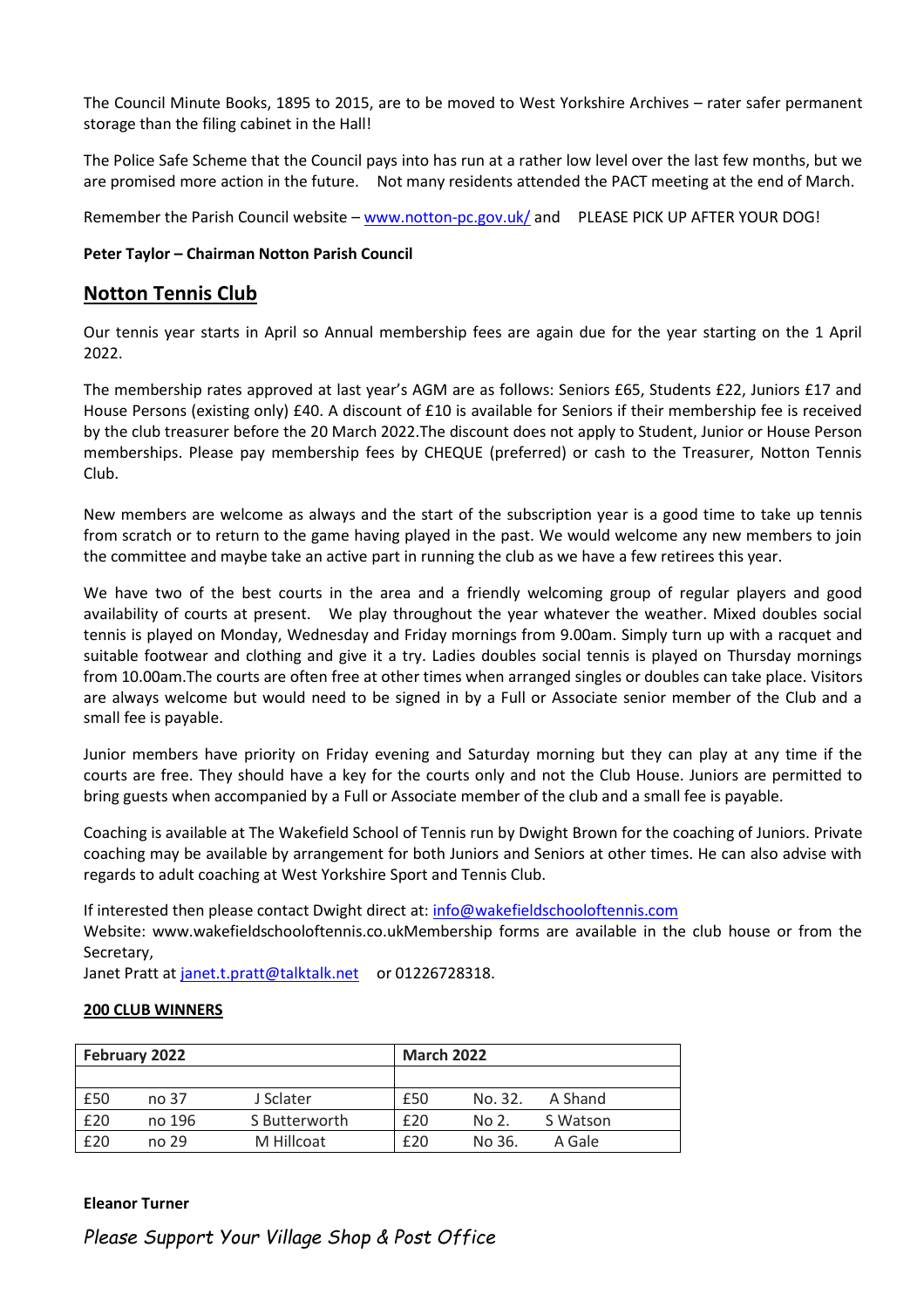# **NOTTON GALA Sunday 28th August**

Preparations are well under way for our summer Gala and we will be looking for the following donations -

- \* Tombola prizes
- \* Bottles of any shape or size for the bottle stall
- \* Books and CDs
- \* White Elephant items

I know a number of people have already donated, Thank you. So if you have anything or are having a clear out pop it in a box and keep until early August when we will arrange a drop off day for the tombola items and bottles in the village hall. White elephant and books/cds etc can be dropped off at the stalls on the morning of the Gala. So please have a look through those cupboards and see what you can find. If you have an hour or two you could give volunteers to help on the day in setting up and in the refreshment hall are still needed.

The Gala is a great event for the village and a way of contributing to our local hospices and will be the first held since 2019 so do please help in whatever way you can.

If you'd like to get involved do get in touch, email [helenjaggar@icloud.com](mailto:helenjaggar@icloud.com)

#### **Gala Chair – Helen Jaggar**

#### **NOTTON PASTURES**

Work continues at a pace on the Pastures. In February we held a successful planting day when over 500 whips and holly bushes were planted to create native hedgerows and they are already starting to bud. The native daffodils that were planted last Autumn came into bloom and continuing on this theme we are planning a wildflower planting day , so we hope some of you have been able to plant up some wild flower seed trays ready to plant out. The day will be announced on the Forum, Notton Neighbours and a notice placed in the shop.

Tidying up of left over rubble and creating drainage channels has also been undertaken by a hardy group of volunteers. New fencing will be erected around the field as part of the wildlife corridor we are creating and this is being funded by the Countryside Stewardship grant we were successful in applying for. The fencing should be completed in late April/early May by the contractor in readiness for the top two fields being let for horse grazing again in May.

Our many thanks to the volunteers who give their time and effort in acquiring and creating this wonderful habitat for the village. A plaque is now erected in the Village Hall acknowledging the donations made by villagers in the purchase of the Pastures.

**Jan & Colin Bryant - , Peter Crafer - 727862, Helen & Steve Jaggar – , Anne & Peter Taylor - 722155**

#### **NOTTON VILLAGE HALL WEBSITE**

Much of Notton community life is reflected on the Village Hall website so I urge you to look at [www.nottonvillagehall.uk](http://www.nottonvillagehall.uk/) regularly.

The website includes coverage of the Village Halls, Sports and Social Pavilion, Village Green, Sports Fields, the Cricket Club, the Tennis Club, De Notton Bowers Archery, and details of when regular, and special, one-off events are running. I'd also remind anyone involved with running events, clubs, activities which are published on the website to review their posts and ensure the details reported are correct.

Please email [nvh.webmaster@gmail.com](mailto:nvh.webmaster@gmail.com) with any comments or suggestions you have about the NVH website.

Many thanks! **Darrel Cartwright**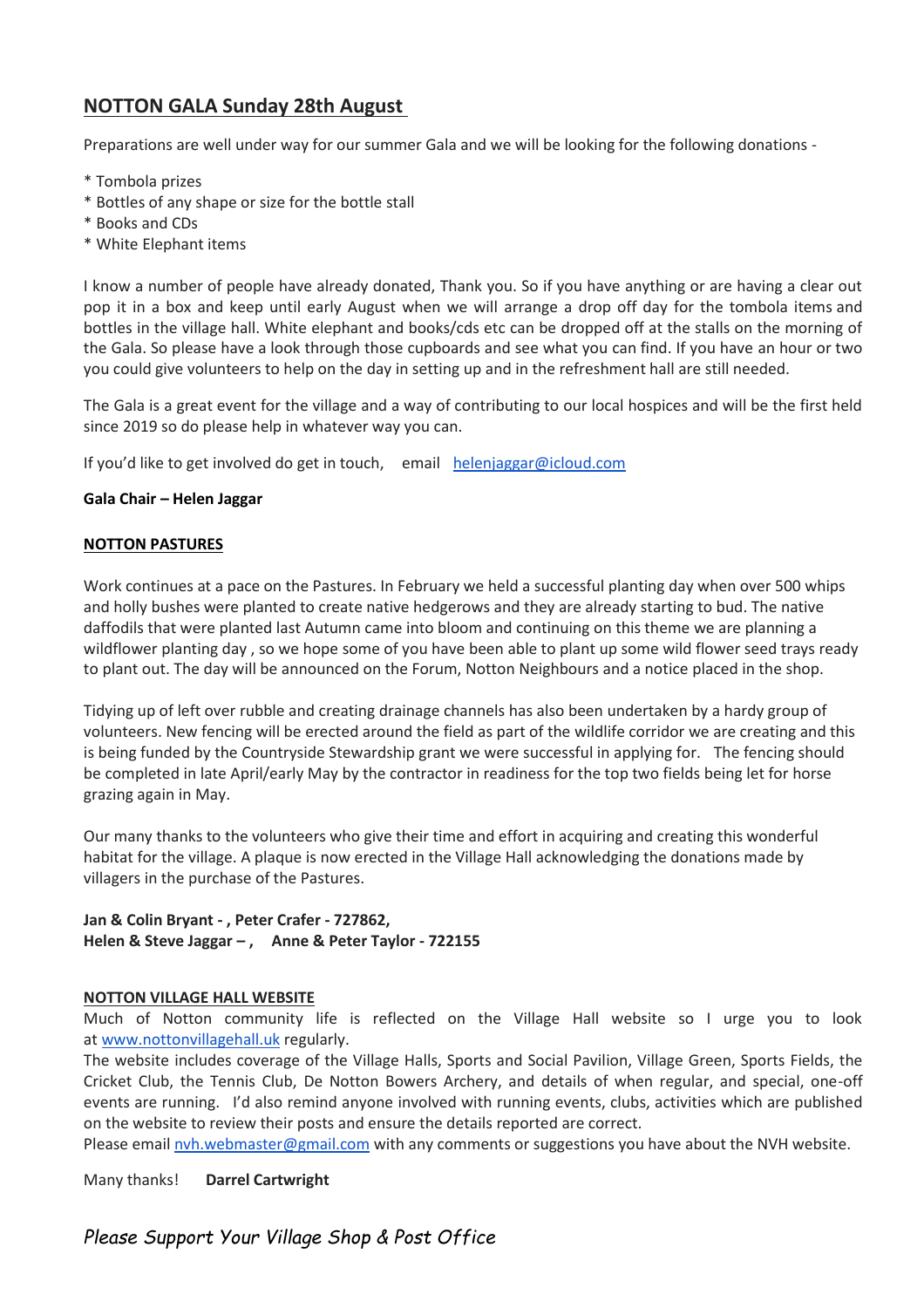#### **WHATSAPP GROUPS FOR NOTION PARISH**

WhatsApp is a messaging App you download to your smartphone for free. It provides for simple, private, secure messages with either individuals or groups. Only the people to whom you send your WhatsApp messages can read them i.e. your messages can't be viewed outside WhatsApp. Find more information here [www.whatsapp.com](http://www.whatsapp.com/)

There are two WhatsApp groups available to Notton Parish Residents. Both groups now have over 130 members;

#### · **Notton Bulletin**

For urgent or important notifications/alerts only. To be used for getting news out quickly and consistently about items such as localised criminal or suspicious activity, emergencies, power cuts, fire, flooding, fly tipping, road closures, Parish Council notifications. It's like a News Flash; it's not a discussion group and chatting is discouraged.

#### · **Notton Forum**

A community and social group. Use it for requesting or swapping information, offering/requesting items no longer-needed – either FOC or for sale, asking for/offering help, asking for recommendations for restaurants, tradesmen, services etc, notification of social or community events.

Users of both WhatsApp Groups treat members with respect, and care for the safety and security of our residents and their homes. If you're interested in joining one or both of the above WhatsApp groups please email me at [darrelvcartwright@gmail.com](mailto:darrelvcartwright@gmail.com) with your full name, address and mobile number. Tell me if you're already a WhatsApp user or whether you need help to get started, and I'll get in touch with you.

Thank you. **Darrel Cartwright**

#### **THE FLAG AT THE VILLAGE HALL – BEREAVEMENTS**

The flag at the Hall can be flown at half-mast by request from bereaved families of local people. This can be done immediately after the death and, if appropriate, at the time of the hearse leaving the village for the funeral. In the first instance families should contact Alan Shand (07703 133392) or Peter Taylor (07746 111397) to make arrangements. The flag will also be flown on other important or significant occasions.

#### **NOTTON VILLAGE HALL - MANAGEMENT COMMITTEE**

The village hall is now getting back to normal with bookings which is good news as the revenue is needed for the upkeep of the hall.

Regrading and drainage work to the Sports and Social field is going very well as work commenced on the 13<sup>th</sup> March. Some 4000 tons of topsoil was stripped off the field so that the sub soil could be regraded then the soil was replaced to new levels. Drains every 5 meters are being installed and weather permitting this will be completed by the 25<sup>th</sup> April. There will be some secondary drainage to the new surface and then it will have a final grading and then be seeded and fertilized. So far these works have only been carried out to the cricket area and the same operation has now commenced on the football area. The ground has been very wet, and we have come across many soft areas, and we have had to put in some extra drainage. If the weather is kind to us seeding and fertilizer will be carried out in next few weeks.

I asked in the last Newsletter if anyone was interested in becoming a member of the hall committee as of today no one has put themselves forward. We need some new members to replace people we have lost over the past few years. We have been hoping that some of the new people who have arrived in the village would also like to get involved. It does not mean that you have to commit to running different functions we just want ideas and opinions so please give me a call to discuss if you are interested. If we don't get some more people to help the village hall will be in difficulties. We only meet every 2 months for a couple of hours.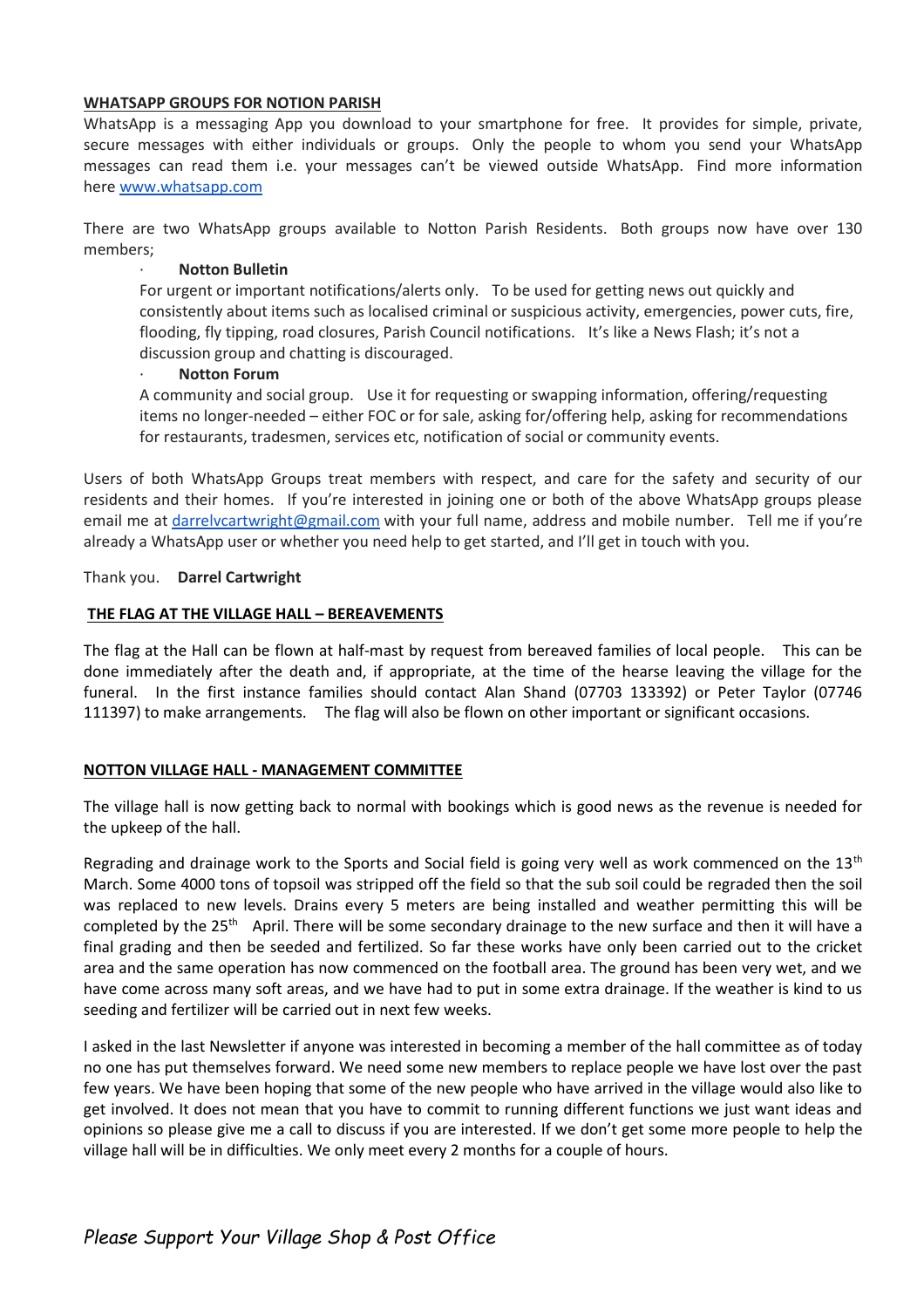You may have noticed that the flag outside the hall was flown at half mast, and this was in honour of two of our villages who sadly passed away within three days of one another.

Alan Gale was a very active member of the Tennis Club and a member of the Management Committee and played an active and supportive role over the years in all Village events. Joyce Ellis supported many Village events over the years and organized Quiz Nights to help with fund raising to help with the upkeep of the hall.

The Committee and I send our thoughts and prayers to both Barbara (Alan's Wife) and Ron (Joyce's Husband) and their families at this time.

#### **Alan Shand – Management Committee Chairman (01226 724513)**

#### **NOTTON VILLAGE HALL - Social and Fundraising Committee**

There have been two very successful fundraising evenings in the hall over the late winter. The Race Night at the end of February was enjoyed by 80 residents and raised £1000.00 for the hall. At the end of March the ever popular Elvis evening was held - a sell-out evening and it raised over £1100.00 for the hall. Thank you to everyone who supported these events which help with the running of the hall.

#### **Queen's Platinum Jubilee Notton Village Celebration Sunday 5th June 1.30pm – 4.30pm**

This is free event for all residents and their families of Notton Parish. A Jazz on the Green event will take place between 1.30 pm and 4.30pm on the Green. The LA Jazz Band will perform popular tunes for us.

Please bring yourselves, picnics and something to sit on to the Village Green for a great picnic and afternoon of music and celebration.

**Parking will not be available**. Please drop off your family and picnics and take your car home. This is to ensure there is as much space as possible for residents on the Green and to keep everyone safe. Due to the ongoing field work there is no additional parking in the centre of the village and the Village Hall car park will be open for disabled parking only. Roads will not be closed – George Lane will remain open throughout and access to Applehaigh Lane will be maintained.

The Village Hall will be open for toilets . Please ensure that children are supervised crossing the road to the hall and also while you are on the Green. The Green will be marked off but not fenced so once again keep an eye on children near the roads.

Before the weekend bunting will be put up around the Green. If you have any bunting at home consider decorating outside your home for this summer event. Let's bring some extra colour to the streets that week !

#### **Safari Supper Saturday 6th August**

Notices will be placed in the Post Office and please sign up if you are interested. It's a great way to meet your neighbours and have some wonderful company and food..

If you've never heard of this the Safari supper consists of three courses at three different homes with different groups of people at each course.

#### **Coffee Mornings**

They have continued to be popular and are held on the first Monday of each month except for Bank Holidays. It's a very good value £2.00 cuppa with cake and refills. If you are at home with a little one as a parent or grandparent or guardian please come along as we've plenty of space for a buggy or two and a little one to walk around .

Next coffee mornings start time 10.30am – 12.00 noon: 9<sup>th</sup> May, 6 6<sup>th</sup> June  $4<sup>th</sup>$  July  $1<sup>st</sup>$  August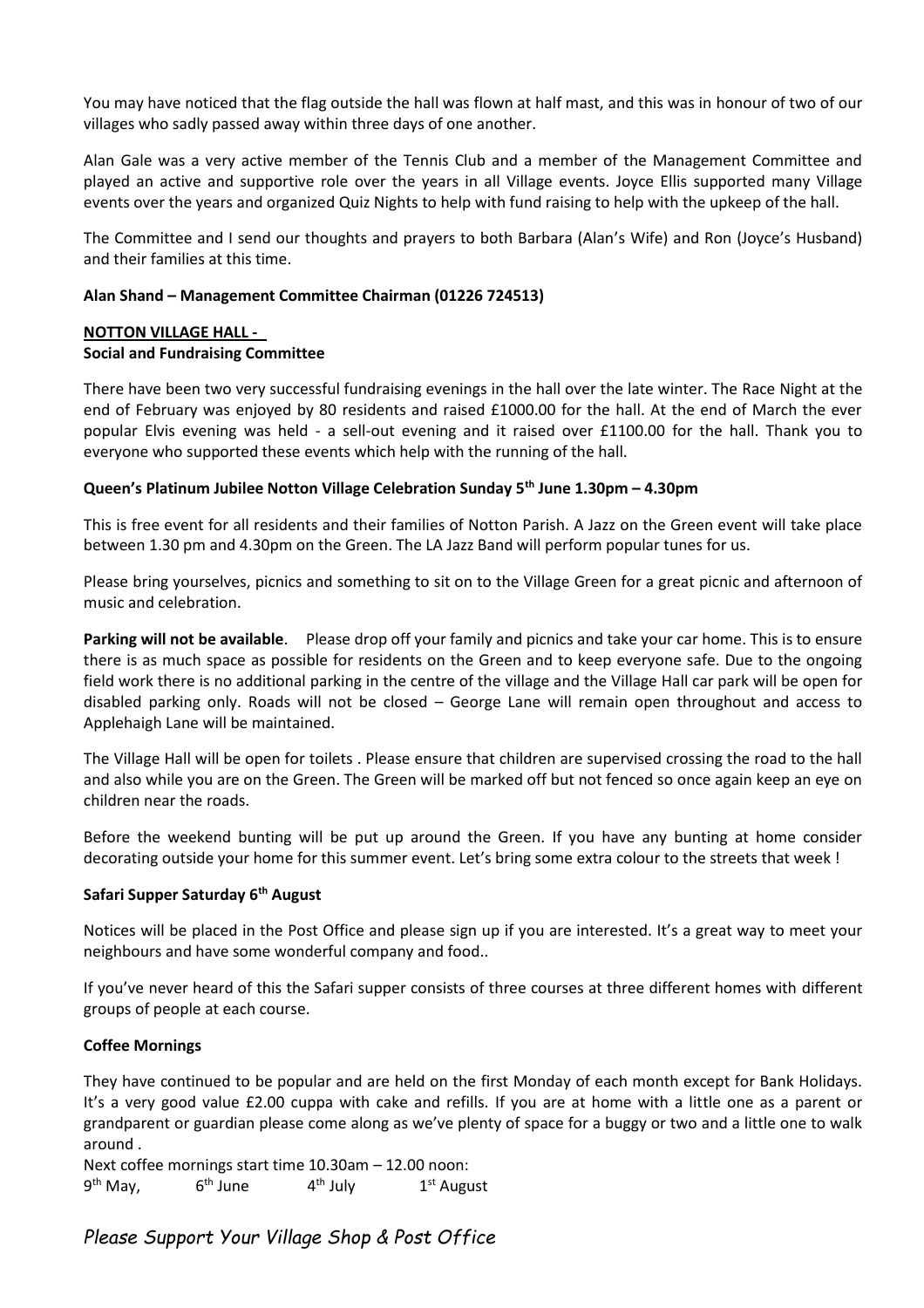#### **Fundraising Committee**

Would you be interested in being part of our small group who help to organise events that raise monies for the village hall upkeep? We're looking for new people to join us. It's not onerous and new ideas for events are welcome. Please ring for further information and to join us.

#### **Alison King**. Tel:

#### **NOTTON FLOWER & VEGETABLE SHOW**

Please note the date in your diaries: **Sunday 4th September**. The Classes are much the same as usual and the entry fee is just £2 for as many entries as you like.

Programmes with entry forms will be delivered to all houses in Notton, but extras will be in the shop if yours gets mislaid. Entries can be brought to the Hall from 9.30am and visitors will be welcomed at 2.00pm.

**Anne Taylor** 722155

#### **FIRE DRAGON KUNG FU CLUB**

The Fire Dragon Kung Fu Club is back training in the Village Hall on Tuesday evenings: 6-8pm. We have a great bunch of people and a very friendly atmosphere, and the club is a great way to keep active and learn a few new skills.

Kids and adults train together for most of the class but split up into groups based on age and experience for certain sections. It's a great way to spend family time together.

The Club extends a warm welcome to anyone interested in joining us.

For more information please contact '**Sifu' Tom Lee on 07976 672077**, or just pop along.



#### **NOTTON CRICKET CLUB**

With the ground works continuing and setting the foundations for a bright future for the club, it is with regret we haven't been able to welcome you down to the ground and clubhouse for the beginning of the season. We look forward to welcoming you, all being well, in the summer months.

We are delighted to join Nostell St. Oswald CC for training/nets through the summer months - Thursday evenings from 5pm. We thank the club for their hospitality.

This said, Notton CC have begun the 2022 campaign. The first fixture (23/4/2022), for the first XI was played at Queen Elizabeth Grammar School, Wakefield. A fantastic venue and playing surface. With the great venue, it gave the team a real drive to succeed and enabled the club a win on the opening day, to open their account for the season in Division 3. Notable performances in the game came from D. Crowder with 82 runs and B. Russell with 5 wickets.

Unfortunately, the second XI have been unfortunate in the season timing due to the Easter holidays and were unable to field a team for the opening fixture but recruitment is looking more positive as we have a number of prospective players looking to transfer to the club. This said, we are always on the lookout for new players to add to our regular squad of players. Please do not hesitate to contact me if you are interested. You certainly don't need to be the best player in the world, we can work with you on that, but a passion, a good sense of humour and some hand-eye coordination would go a long way!

Fixtures and venues are available on the Notton Parish Website if you would like to join us.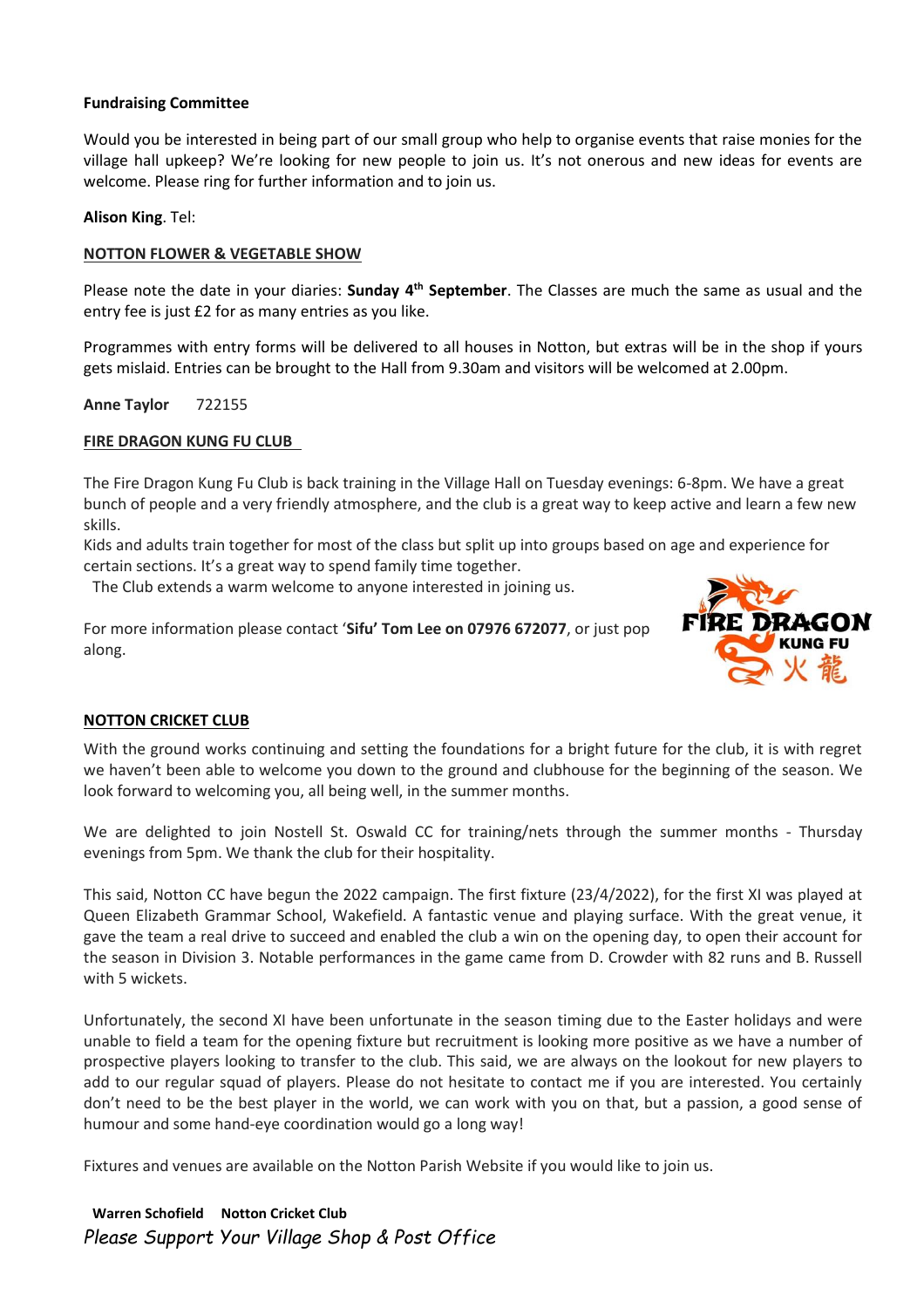# **Regular Events in Village Hall**

| Event                                                                 | <b>Details</b>                                                                                                                                                                        |
|-----------------------------------------------------------------------|---------------------------------------------------------------------------------------------------------------------------------------------------------------------------------------|
| <b>Village Hall</b>                                                   | 1st Monday of the month 10:30 - 12:00 noon                                                                                                                                            |
| Coffee Morning                                                        | Pat Aspinall - 01226 725409                                                                                                                                                           |
| <b>Village Hall</b>                                                   | Every Monday 6:45 - 9:00 pm                                                                                                                                                           |
| Dog Training                                                          | Marilyn - 07854 076031                                                                                                                                                                |
| <b>Village Hall</b>                                                   | Every Tuesday 6:00 - 8:00 pm                                                                                                                                                          |
| Kung Fu club                                                          | Tom Lee - 07976 672077                                                                                                                                                                |
| <b>Village Hall</b>                                                   | Wednesdays 11:00 - 12:00 noon                                                                                                                                                         |
| Table tennis                                                          | David Fothergill - 01226 726110                                                                                                                                                       |
| Notton Village Hall                                                   | Every Wednesday during term time - 4:00 to 6:00 pm                                                                                                                                    |
| <b>Children's Dance Classes</b>                                       | Lucy Oldroyd - 07384 606526 lucy.oldroyd@outlook.com                                                                                                                                  |
| <b>Village Hall</b>                                                   | 2nd Wednesday each month October to March - 7:00 pm                                                                                                                                   |
| <b>Whist Drive</b>                                                    | Margaret Shand - 724513 or Sue Parkinson 709091                                                                                                                                       |
| <b>Village Hall</b>                                                   | Every Thursday 11:00 - 1:00 pm                                                                                                                                                        |
| <b>Short Mat Indoor Bowls</b>                                         | David Fothergill - 01226 726110                                                                                                                                                       |
| <b>Village Hall</b>                                                   | Every Thursday 1:30 - 3:00 pm                                                                                                                                                         |
| Flower Arranging                                                      | Anne Taylor - 01226 722155                                                                                                                                                            |
| <b>Village Hall</b>                                                   | Every Thursday 6:00 pm to 7:00 pm                                                                                                                                                     |
| <b>Trigger Point Therapy</b>                                          | Lisa Riley - 07966 441713                                                                                                                                                             |
| <b>Village Hall</b>                                                   | Every Thursday 7:15 pm to 8:15 pm                                                                                                                                                     |
| Yin yoga                                                              | Lisa Riley - 07966 441713                                                                                                                                                             |
| <b>Village Hall</b>                                                   | 1st Thursday of the month - 7:30 pm                                                                                                                                                   |
| <b>Parish Council Meeting</b>                                         | Clerk - Julia Talbot - 01226 724652                                                                                                                                                   |
| <b>Village Hall</b>                                                   | Last Thursday of the month - 7:30 pm                                                                                                                                                  |
| Wine Club                                                             | Bob Stevenson - 01226 72238                                                                                                                                                           |
| <b>Sports Fields and Pavilion</b><br>De-Notton Bowers Archery<br>Club | De-Notton Bowers - an invitation only Club.<br>Find current shooting date and times, together with full club<br>details here<br>www.nottonvillagehall.uk/de-notton-bowers-archeryclub |